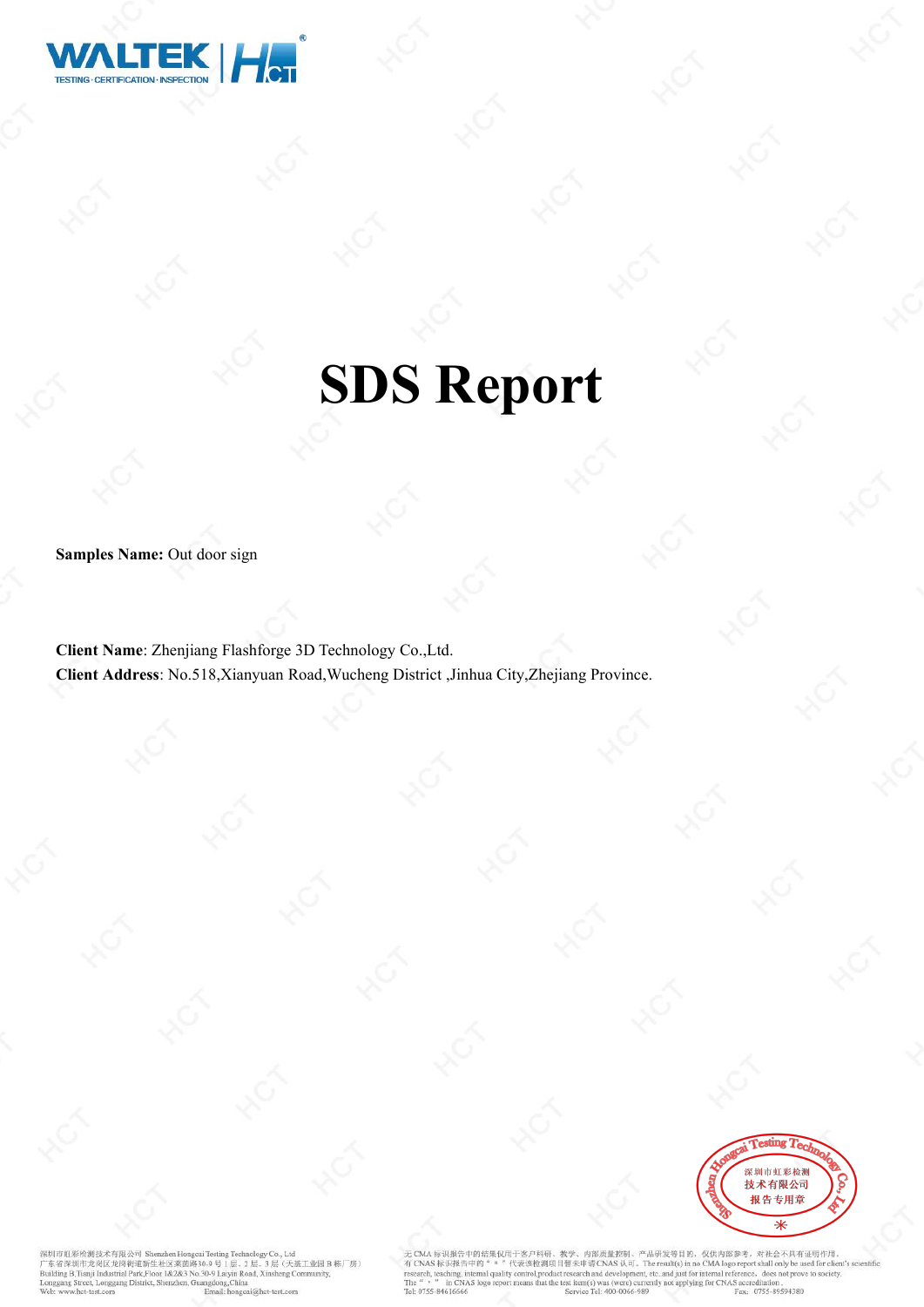

According to GHS

#### **Report No.: WTH21H02012281C-10** Date: Mar. 15, 2021 Page 1 of 8

#### **Section 1 - Identification of the substance/preparation and of the company/undertaking**

| <b>Product identifier</b> |                         |  |  |
|---------------------------|-------------------------|--|--|
| <b>Product Name:</b>      | Out door sign           |  |  |
| <b>Trade Name:</b>        | 3D printed lines        |  |  |
| <b>Chemical Uses:</b>     | 3D printing supplies    |  |  |
| <b>File Numbers:</b>      | WTH21H02012281C-10      |  |  |
| <b>Transport Fashion:</b> | Air, sea, rail, highway |  |  |
|                           |                         |  |  |

ASHEORGE Company LOGO: **Company LOGO:** 

### **Details** of the supplier of the safety data sheet

| <b>Manufacture/Supplier:</b>                                                      | Zhenjiang Flashforge 3D Technology Co., Ltd.                             |  |  |
|-----------------------------------------------------------------------------------|--------------------------------------------------------------------------|--|--|
| <b>Address:</b>                                                                   | No.518, Xianyuan Road, Wucheng District, Jinhua City, Zhejiang Province. |  |  |
| Tel :                                                                             | 181 5795 7275                                                            |  |  |
| <b>Emergency number:</b>                                                          | 0579-89007351                                                            |  |  |
| $E$ -mail:                                                                        | $184021419$ @gq.com                                                      |  |  |
| Further information obtainable from: Zhenjiang Flashforge 3D Technology Co., Ltd. |                                                                          |  |  |

### **GHS classification:** Not applicable **Label elements:** Not applicable **SIGNAL WORD:** Not applicable Min Max Flammability 1 1 1 0 0 = Minimum 0 = Minimum Toxicity 0 1=Low Body Contact 2 2 2=Moderate 2 2=Moderate Reactivity 1 1 3= High Chronic 0 4= Extreme

#### **Section 2 - Hazards Identification**

**Section 3 –Composition/Information on Ingredients**

| <b>Ingredient Name</b> | CAS No.    | EC No.                   | Content (%) |
|------------------------|------------|--------------------------|-------------|
| <b>PETG</b>            | 25038-91-9 | $\overline{\phantom{m}}$ |             |
| Other additives        | $- -$      | $- -$                    | 技术有限公司      |
|                        |            |                          |             |

红彩检测技术有限公司 Sh shan LL \* 第一名 本語 大学 (本語 本語 本語 本語 本語 Alexandrian House) (1, 2 层、3 层(天涯<br>- 京名深圳市龙岗区龙岗街道新生社区莱茵路 30-9 号 1 层、2 层、3 层(天涯 1<br>uilding B,Tianji Industrial Park,Floor 1&2&3 No.30-9 Laiyin Road, Xinsheng Cor 是 (天基工业园B栋厂房) reet, Longgang District, Shenzhen, Guangdong, China Email: honeca

无 CMA 标识报告中的结果仅用于客户科研、教学、内部质量控制、产品研发等目的, 仅供内部参考, 对社会不具有证明作用。<br>有 CNAS 标识报告中的"。"代表该检测项目暂未申请 CNAS 认可。The result(s) in no CMA logo report shall only be used for client's so<br>research, teaching, internal quality control,product Tel: 0755-84616666 Fax: 0755-89594380 Service Tel: 400-0066-989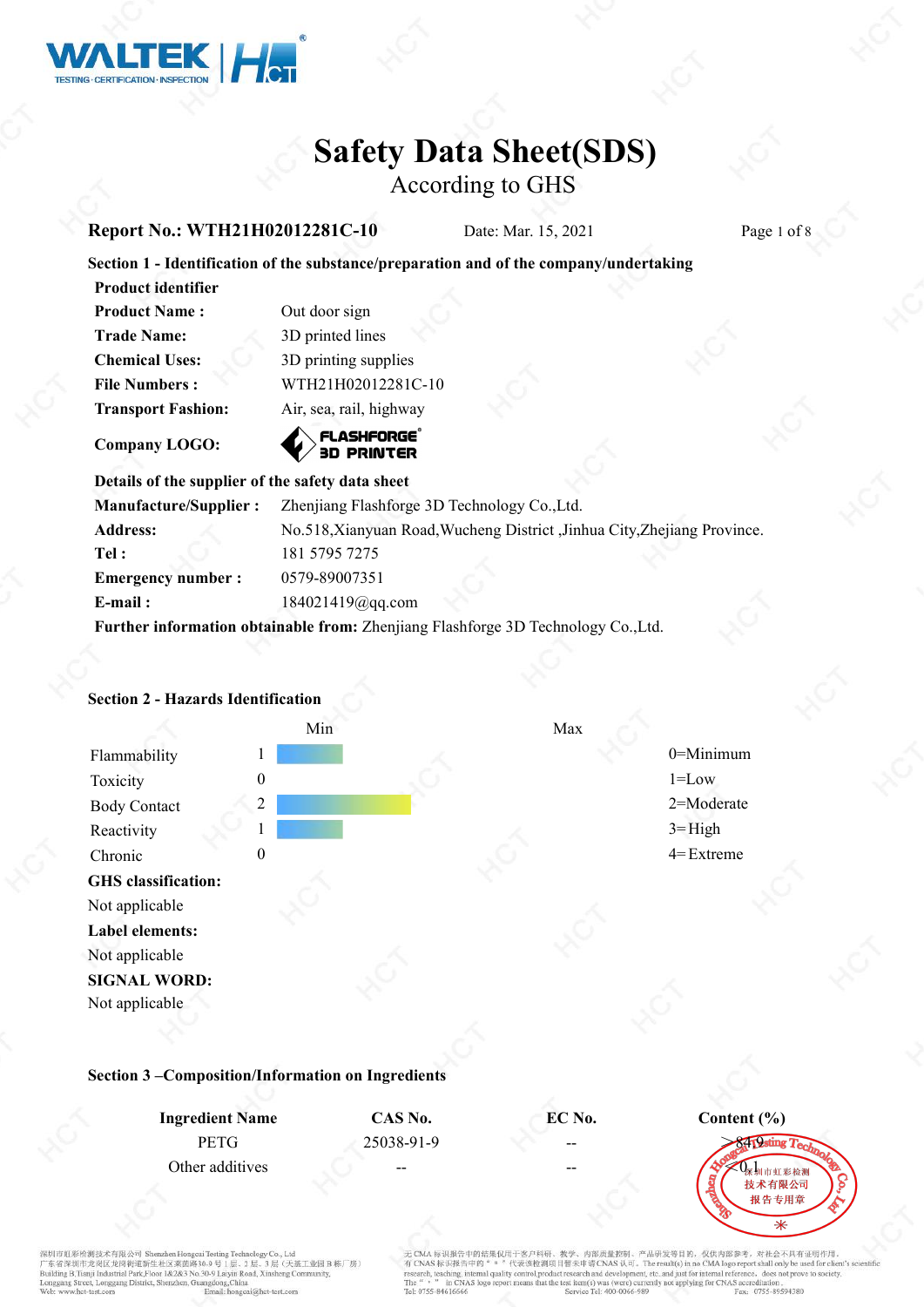

According to GHS

#### **Report No.: WTH21H02012281C-10** Date: Mar. 15, 2021 Page 2 of 8

#### **Section 4 - First Aid Measures INGESTION**

• Immediately give a glass of water.

• First aid is not generally required. If in doubt, contact a Poisons Information Centre or a doctor.

#### **EYE**

If this product comes in contact with the eyes:

- Wash out immediately with fresh running water.
- Ensure complete irrigation of the eye by keeping eyelids apart and away from eye and moving the eyelids by occasionally lifting the upper and lower lids.

• Removal of contact lenses after an eye injury should only be undertaken by skilled personnel.

#### **SKIN**

If skin or hair contact occurs:

- Flush skin and hair with running water (and soap if available).
- Seek medical attention in event of irritation.

In case of burns:

• Immediately apply cold water to burn either by immersion or wrapping with saturated clean cloth.

• DO NOT remove or cut away clothing over burnt areas. DO NOT pull away clothing which has adhered to the skin as this can cause further injury.

- DO NOT break blister or remove solidified material.
- Quickly cover wound with dressing or clean cloth to help prevent infection and to ease pain.
- For large burns, sheets, towels or pillow slips are ideal; leave holes for eyes, nose and mouth.
- DO NOT apply ointments, oils, butter, etc. to a burn under any circumstances.
- Water may be given in small quantities if the person is conscious.
- Alcohol is not to be given under any circumstances.

#### **INHALED**

- If fumes or combustion products are inhaled remove from contaminated area.
- Other measures are usually unnecessary.

#### **NOTES TO PHYSICIAN**

• Treat symptomatically.

#### **Section 5 - Fire Fighting Measures EXTINGUISHING MEDIA**

• Do NOT direct a solid stream of water or foam into burning molten material; this may cause spattering and

#### spread the fire.

- Foam.
- Dry chemical powder.
- BCF (where regulations permit).



ルインスルール (大法人の) - State Arthur (1996) - State Arthur (1997) - State Arthur (1997) - State Arthur (1997) - State Arthur (1997) - State Arthur (1997) - State Arthur (1997) - State Arthur (1997) - State Arthur (1997) - State 层(天基工业园B栋厂房) eet, Longgang District, Shenzhen, Guangdong, China

内部质量控制、产品研发等目的、仅供内部参考、对社会不具有证明作用 中的结果仅用于案户科研。 in CNAS logo at the test item(s) was (were) currently not applying for CNAS accreditation Fax: 0755-89594380 Tel: 0755-84616666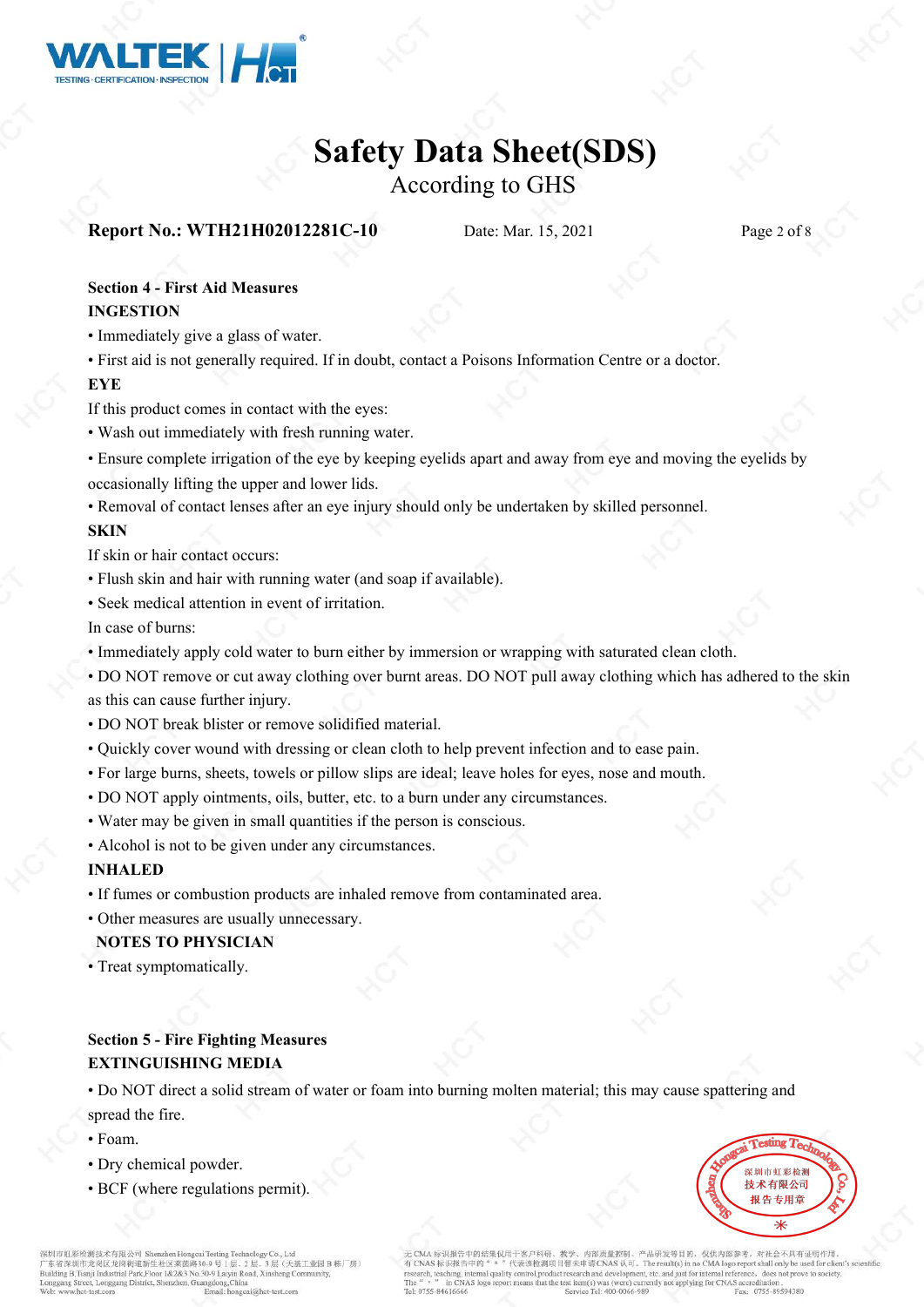

### According to GHS

#### **Report No.: WTH21H02012281C-10** Date: Mar. 15, 2021 Page 3 of 8

- Carbon dioxide.
- Water spray or fog Large fires only.

#### **FIRE FIGHTING**

- Alert Fire Brigade and tell them location and nature of hazard.
- Wear breathing apparatus plus protective gloves.
- Prevent, by any means available, spillage from entering drains or water courses.
- Use water delivered as a fine spray to control fire and cool adjacent area.
- DO NOT approach containers suspected to be hot.
- Cool fire exposed containers with water spray from a protected location.
- If safe to do so, remove containers from path of fire.
- Equipment should be thoroughly decontaminated after use.

#### **FIRE/EXPLOSION HAZARD**

- Severe fire hazard when exposed to heat, flame and/or oxidisers.
- Vapour may travel a considerable distance to source of ignition.
- Heating may cause expansion or decomposition leading to violent rupture of containers.

#### **FIRE INCOMPATIBILITY**

• Avoid contamination with oxidising agents i.e. nitrates, oxidising acids, chlorine bleaches, pool chlorine etc. as ignition may result.

#### **Section 6 –Accidental Release Measures MINOR SPILLS**

- Clean up all spills immediately.
- Avoid contact with skin and eyes.
- Wear impervious gloves and safety glasses.
- Use dry clean up procedures and avoid generating dust.
- Vacuum up (consider explosion-proof machines designed to be grounded during storage and use).
- Do NOT use air hoses for cleaning
- Place spilled material in clean, dry, sealable, labelled container.

#### **MAJOR SPILLS**

- Advise personnel in area.
- Alert Emergency Services and tell them location and nature of hazard.
- Control personal contact by wearing protective clothing.

*Personal Protective Equipment advice is contained in Section 8 of the SDS.*



彩检测技术有限公司 Sh 978年 - 2012年 2月23日 - 2012年 2月23日 2月23日 - 2012年 2月23日 2月23日 2月23日 2月23日 2月23日 2月23日 2月23日 2月23日 2月23日 2月23日 2月23日 2月23日 2月23日 2月23日 2月23日 2月23日 2月23日 2月23日 2月23日 2月23日 2月23日 2月23日 2月23日 2月23日 2月23日 2月23日 2月23日 2月23日 2月23日 ·<br>基工业园B 栋厂房) et, Longgang District, Shenzhen, Guang ong China

中的结果仅用于奖户科研 内部质量控制、产品研发等目的、仅供内部参考。 对社会不具有证明作用 代表该检测项目暂未 VAS  $\sqrt{N}$ . The result(s) in no CMA logo report shall only be us 中的 arch, teaching, internal quality oduct research and developr nt, etc..and just for internal reference, does not prove to so in CNAS log the test item(s) was (were) currently not applying for CNAS accreditation Fax: 0755-89594380 rel: 0755-8461666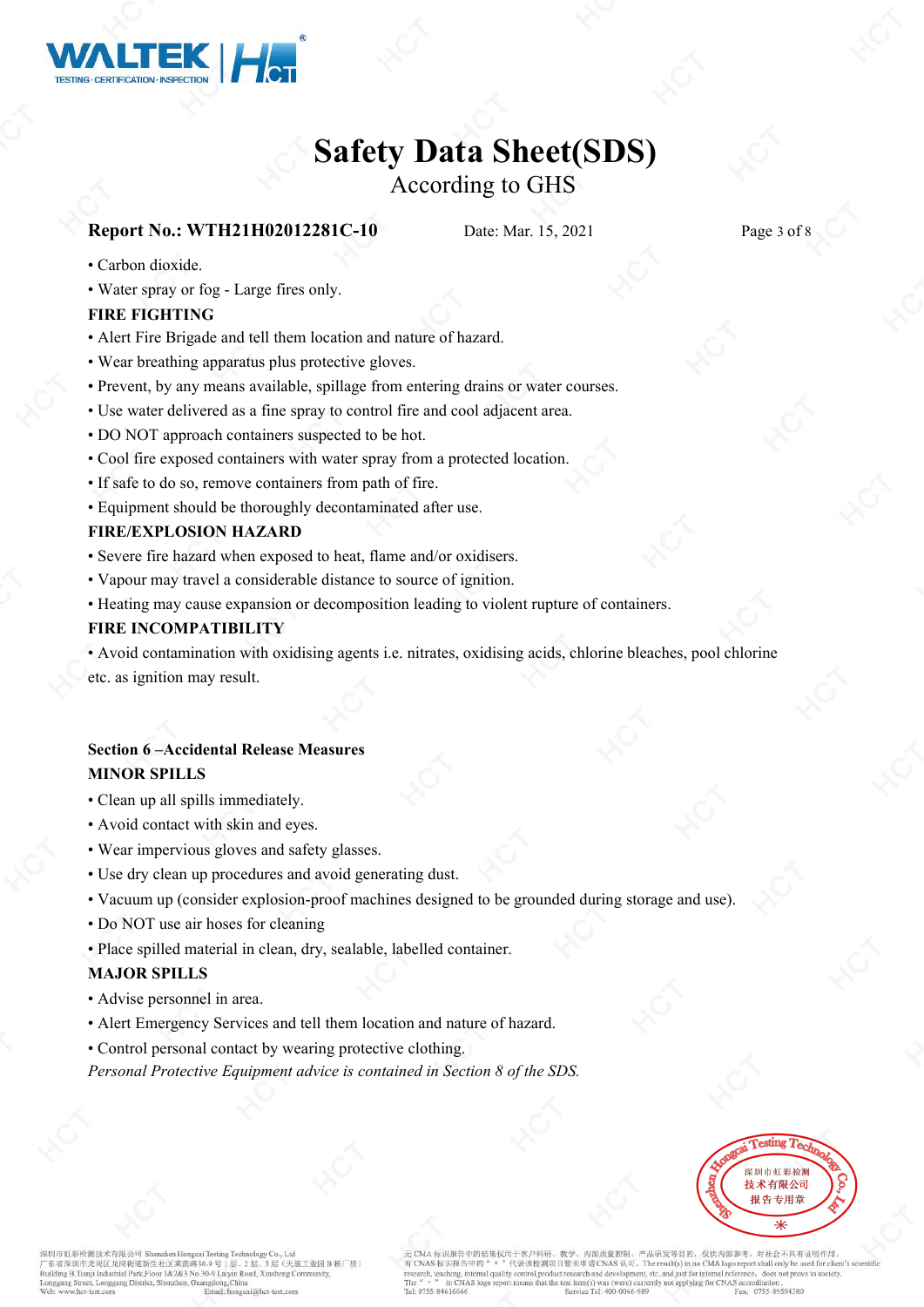

### According to GHS

#### **Report No.: WTH21H02012281C-10** Date: Mar. 15, 2021 Page 4 of 8

#### **Section 7 - Handling and Storage PRECAUTIONS FOR SAFE HANDING**

- Limit all unnecessary personal contact.
- Wear protective clothing when risk of exposure occurs.
- Use in a well-ventilated area.
- Avoid contact with incompatible materials.
- When handling, DO NOT eat, drink or smoke.
- Keep containers securely sealed when not in use.
- Avoid physical damage to containers.
- Always wash hands with soap and water after handling.
- Work clothes should be laundered separately.
- Use good occupational work practice.

#### **SUITABLE CONTAINER**

- Lined metal can, lined metal pail/ can.
- Plastic pail.
- Polyliner drum.
- Packing as recommended by manufacturer.
- Check all containers are clearly labelled and free from leaks.

#### **STORAGE INCOMPATIBILITY**

• Avoid reaction with oxidising agents.

#### **STORAGE REQUIREMENTS**

- Store in original containers.
- Keep containers securely sealed.
- Store in a cool, dry, well-ventilated area.
- Store away from incompatible materials and foodstuff containers.
- Protect containers against physical damage and check regularly for leaks.
- Observe manufacturer's storage and handling recommendations contained within this SDS.

#### **Section 8 - Exposure Controls, Personal Protection APPROPRIATE ENGINEERING CONTROLS**

For molten materials:

Provide mechanical ventilation; in general such ventilation should be provided at compounding/ converting areas and at fabricating/ filling work stations where the material is heated. Local exhaust ventilation should be used over and in the vicinity of machinery involved in handling the molten material

Engineering controls are used to remove a hazard or place a barrier between the worker and the **hazardsiil ell-designed** engineering controls can be highly effective in protecting workers and will typically be independent. The value 技术有限公司 interactions to provide this high level of protection.报告专用章

红彩检测技术有限公司 Sh \* 京省深圳市龙岗区龙岗街道新生社区莱茵路30-9 号 1 层、2 层、3 层(天涯<br>- 京省深圳市龙岗区龙岗街道新生社区莱茵路30-9 号 1 层、2 层、3 层(天涯<br>uilding B,Tianji Industrial Park,Floor 1&2&3 No.30-9 Laiyin Road, Xinsheng Con 层(天基工业园B栋厂房) ang Street, Longgang District, Shenzhen, Guangdong, China

内部质量控制、产品研发等目的, 仅供内部参考, 对社会不具有证明作用 标识报告中的结果仅用于奖户科研。 CMA 标识报告中的在来以用于各户标时、数字、时间加重配到。广治明系等。Pla的 X 的以内容的 The CMA bear of A Thing A HAT bull fift 用。<br>CNAS 标识报告中的 " 。 "代表这检测项目暂未申请 CNAS 认可。The result(s) in no CMA logo report shall only be used for clien<br>cerch, teaching, internal in CNAS logo rep that the test item(s) was (were) currently not applying for CNAS accreditation Tel: 0755-84616666 Fax: 0755-89594380 Service Tel: 400-0066-989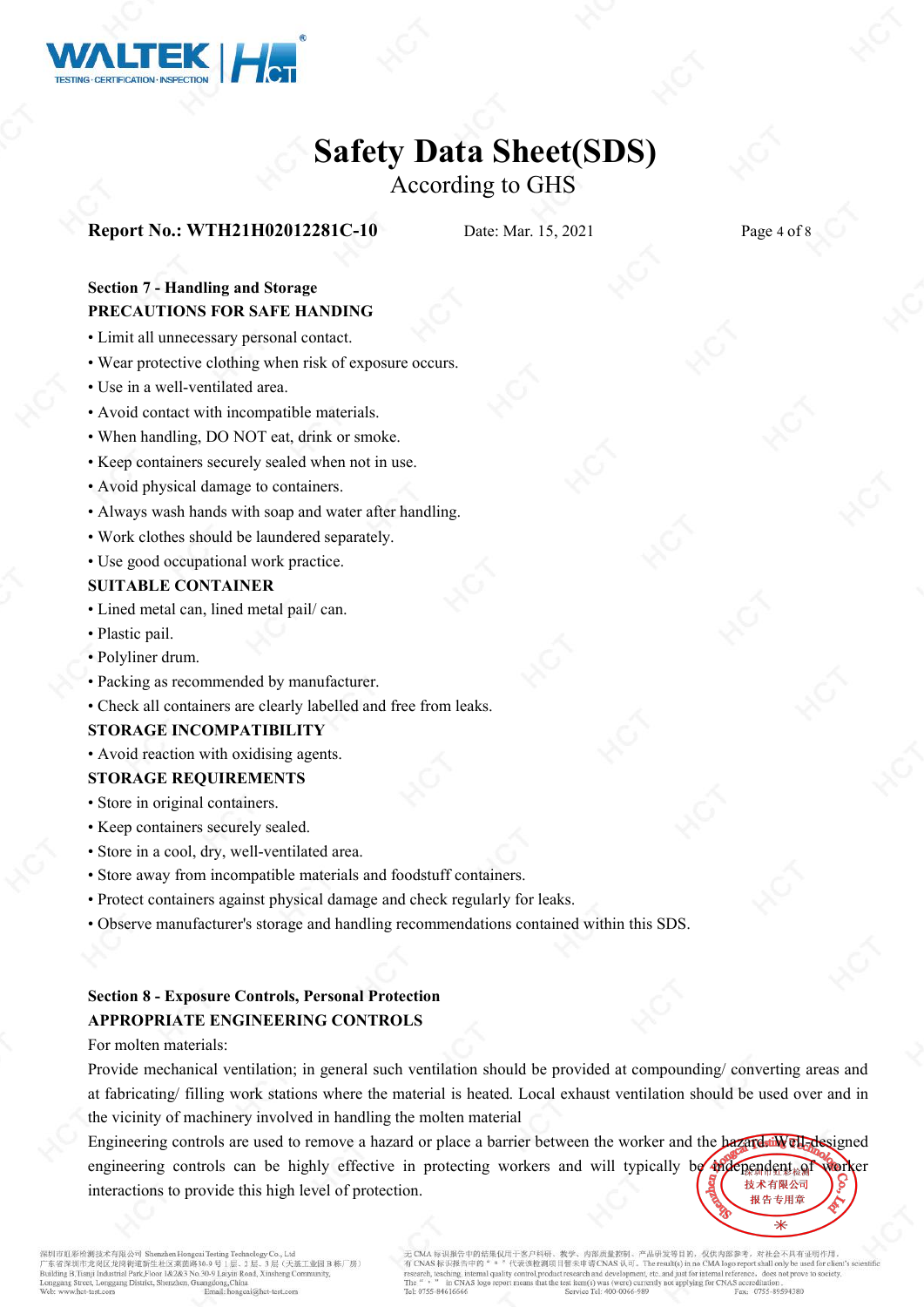

### According to GHS

#### **Report No.: WTH21H02012281C-10** Date: Mar. 15, 2021 Page 5 of 8

The basic types of engineering controls are:

Process controls which involve changing the way a job activity or process is done to reduce the risk.

Enclosure and/or isolation of emission source which keeps a selected hazard "physically" away from the worker and ventilation that strategically "adds" and "removes" air in the work environment.

#### **PERSONAL PROTECTION**



#### **EYE AND FACE PROTECTION**

• Safety glasses with side shields

• Chemical goggles.

• Contact lenses may pose a special hazard; soft contact lenses may absorb and concentrate irritants. A written policy document, describing the wearing of lenses or restrictions on use, should be created for each workplace or task.

#### **SKIN PROTECTION**

See Hand protection below

#### **HANDS/FEET PROTECION**

The selection of suitable gloves does not only depend on the material, but also on further marks of quality which vary from manufacturer to manufacturer. Where the chemical is a preparation of several substances, the resistance of the glove material can not be calculated in advance and has therefore to be checked prior to the application. Suitability and durability of glove type is dependent on usage.

#### **BODY PROTECTION**

See Other protection below

#### **OTHER PROTECTION**

No special equipment needed when handling small quantities.

### OTHERWISE:

- Overalls.
- Barrier cream.
- Eyewash unit.

#### **Section 9 - Physical and Chemical Properties Information on basic physical and chemical properties**

**Color** Red **Form** Solid Solid Solid Solid Solid Solid Solid Solid Solid Solid Solid Solid Solid Solid Solid Solid Solid Solid Solid Solid Solid Solid Solid Solid Solid Solid Solid Solid Solid Solid Solid Solid Solid Solid Solid Solid **Odor** Odorlessness **Melting Range** (°C) No data. **Boiling Range** (°C) No data. **Flash Point** (°C) No data. **Decomposition Temp (°C)** No data.



红彩检测技术有限公司 Sh \* 京省深圳市龙岗区龙岗街道新生社区莱茵路30-9 号 1 层、2 层、3 层(天涯<br>- 京省深圳市龙岗区龙岗街道新生社区莱茵路30-9 号 1 层、2 层、3 层(天涯<br>uilding B,Tianji Industrial Park,Floor 1&2&3 No.30-9 Laiyin Road, Xinsheng Con し。、<br>|层 (天基工业园B栋厂房) eet, Longgang District, Shenzhen, Guangdong, China

内部质量控制、产品研发等目的, 仅供内部参考, 对社会不具有证明作用 迎报告中的结果仅用于奖户科研。 - XMA 标识取音中阳拓来以内于圣尸形材、教学、丹部成重形物、广治研发等日的,这种界面的人类的感染了。对社会不具有10ml<br>CNAS 标识报告中的" 。"代表该检测项目暂未申请 CNAS 认可。The result(s) in no CMA logo report shall only be used for clier<br>rarch, teaching, internal quality control,product researc in CNAS logo at the test item(s) was (were) currently not applying for CNAS accreditation Fax: 0755-89594380 Tel: 0755-84616666 Service Tel: 400-0066-989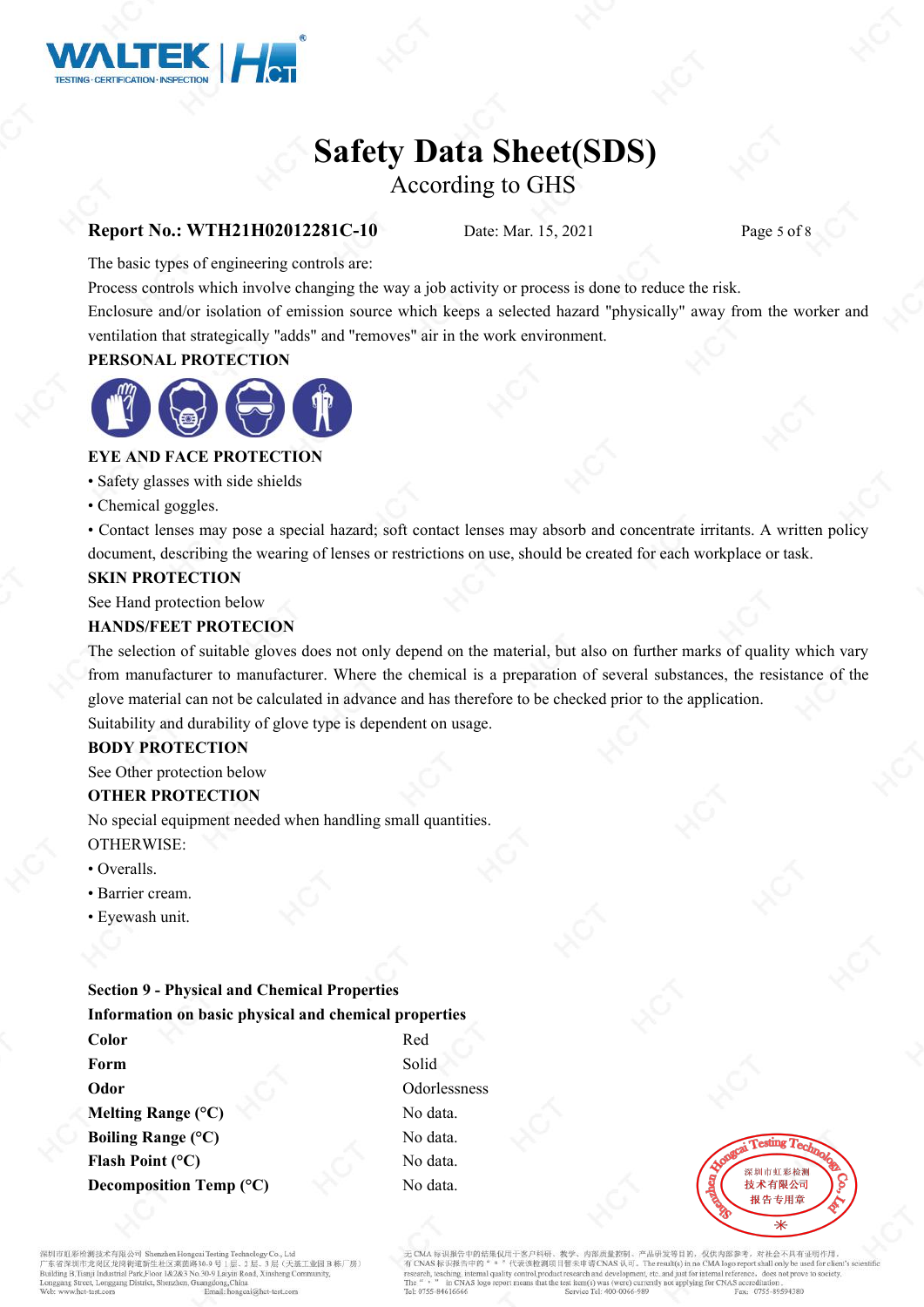

## **Safety Data Sheet(SDS)** According to GHS

#### **Report No.: WTH21H02012281C-10** Date: Mar. 15, 2021 Page 6 of 8

| Autoignition Temp $(^{\circ}C)$        | No data. |  |
|----------------------------------------|----------|--|
| <b>Upper Explosive Limit (%)</b>       | No data. |  |
| Lower Explosive Limit (%)              | No data. |  |
| <b>Volatile Component (%vol)</b>       | No data. |  |
| <b>Molecular Weight</b>                | No data. |  |
| <b>Viscosity</b>                       | No data. |  |
| Solubility in water $(g/L)$            | No data. |  |
| pH (1% solution)                       | No data. |  |
| pH (as supplied)                       | No data. |  |
| <b>Vapour Pressure (kPa)</b>           | No data. |  |
| Specific Gravity (water=1)             | No data. |  |
| <b>Relative Vapour Density (air=1)</b> | No data. |  |
| <b>Evaporation Rate</b>                | No data. |  |

**Section 10 - Stability and Reactivity REACTIVITY** See section 7 **CHEMICAL STABILITY**

• Product is considered stable and hazardous polymerisation will not occur.

**Section 11 - Toxicological Information**

**Information on toxicological affects Acute Toxicity LD/LC50 values relevant for classification** No data. **Primary irritant effect**

#### **On the skin**

The material is not thought to produce adverse health effects orskin irritation following contact (as classified by EC Directives using animal models). Nevertheless, good hygiene practice requires that exposure be kept to a minimum and that suitable gloves be used in an occupational setting.

#### **On the eyes**

Although the material is not thought to be an irritant (as classified by EC Directives), direct contact with the eye may cause transient discomfort characterised by tearing or conjunctival redness (as with windburn). Slight abrasive damage may also result. The material may produce foreign body irritation in certain individuals.

#### **Inhaled**

There is some evidence to suggest that the material can cause respiratory irritation in some persons. The body's response to such irritation can cause further lung damage.

市龙岗区龙岗街道新生社区莱茵路30 层(天基工业园B栋厂房) ilding B,Tianji Industrial Park,Floor 1&2&3 No.30-9 Laiyin Road, Xinsheng Co et, Longgang District, Shenzhen, Guangdong, China Email: hone

中的结果仅用于案户科研 Istheball All Prints 产品研发等日的。 仅供内部参考。 对社会不具有证明作用 代表该检测项目暂未 VAS  $\sqrt[k]{\pi}$ . The result(s) in no CMA logo report shall only be use S标识报告 中的 arch, teaching, internal quality oduct research and develop nt, etc..and just for internal re does not prove to society in CNAS logo at the test item(s) was (were) currently not applying for CNAS accreditation Tel: 0755-8461666 Fax: 0755-89594380

**Cesting T.** 

技术有限公司 报告专用章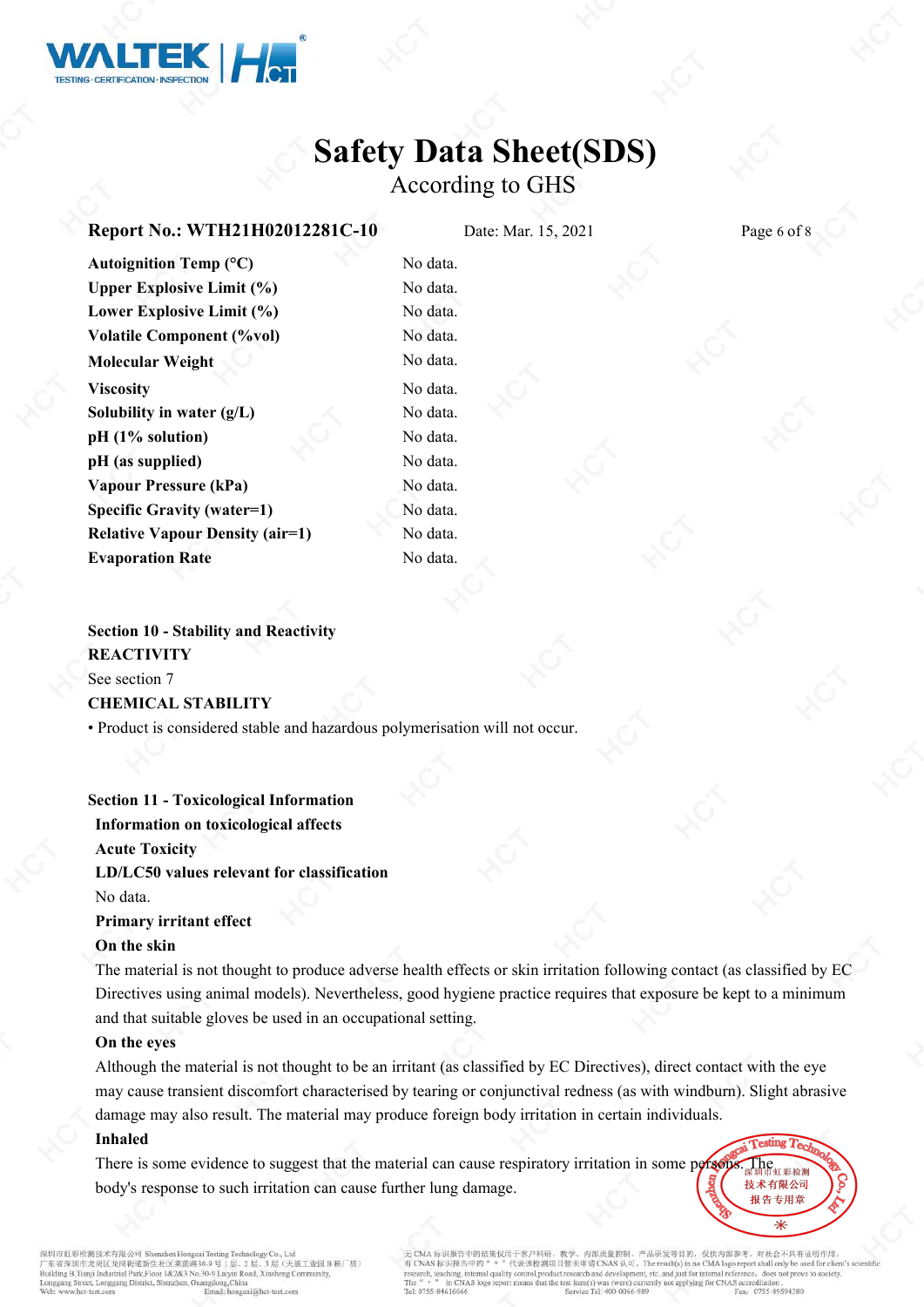

According to GHS

#### **Report No.: WTH21H02012281C-10** Date: Mar. 15, 2021 Page 7 of 8

**Sensitization** No data.

#### **Section 12 - Ecological Information**

**Ingredient Persistence: Water/Soil Persistence: Air Bioaccumulation Mobility** PETG No Data Available No Data Available No Data Available No Data Available Other additives No Data Available No Data Available No Data Available No Data Available

#### **Section 13 - Disposal Considerations**

Legislation addressing waste disposal requirements may differ by country, state and/ or territory. Each user mustrefer to laws operating in their area. In some areas, certain wastes must be tracked.

A Hierarchy of Controls seems to be common - the user should investigate:

- Reduction
- Reuse
- Recycling
- Disposal (if all else fails)

This material may be recycled if unused, or if it has not been contaminated so as to make it unsuitable for its intended use.

#### **Section 14 - Transport Information**

**Labels Required**

Marine Pollutant: NO

**NOT REGULATED FOR TRANSPORT OF DANGEROUS GOODS:**UN, IATA, IMDG

#### **Section 15 - Regulatory Information REGULATIONS**

The product needs to follow local regulations.

#### **Section 16 - Other Information**

This information is based on our present knowledge. However, this shall not constitute a guarantee for any specific product features and shall not establish a legally valid contractual relationship.

This information of section1,3 and 9 is provided by Zhenjiang Flashforge 3D Technology Co.,Ltd.



彩检测技术有限公司 Sh がいる人があります。<br>ホ省深圳市龙岗区龙岗街道新生社区莱茵路30-9 号 1 层、2 层、3 层、7天施<br>illding B,Tianji Industrial Park,Floor 1&2&3 No.30-9 Laiyin Road, Xinsheng Co 层(天基工业园B栋厂房) et, Longgang District, Shenzhen, Guangdong, China

内部质量控制、产品研发等目的, 仅供内部参考, 对社会不具有证明作用 中的结果仅用于发户科研  $\frac{1}{2}$   $\frac{1}{2}$   $\frac{1}{2}$   $\frac{1}{2}$   $\frac{1}{2}$   $\frac{1}{2}$   $\frac{1}{2}$   $\frac{1}{2}$   $\frac{1}{2}$   $\frac{1}{2}$   $\frac{1}{2}$   $\frac{1}{2}$   $\frac{1}{2}$   $\frac{1}{2}$   $\frac{1}{2}$   $\frac{1}{2}$   $\frac{1}{2}$   $\frac{1}{2}$   $\frac{1}{2}$   $\frac{1}{2}$   $\frac{1}{2}$   $\frac{1}{2}$  S标识报告中的 ervisory with H T and quality control, pr in CNAS logo t the test item(s) was (were) currently not applying for CNAS accreditation Fax: 0755-89594380 Tel: 0755-84616666